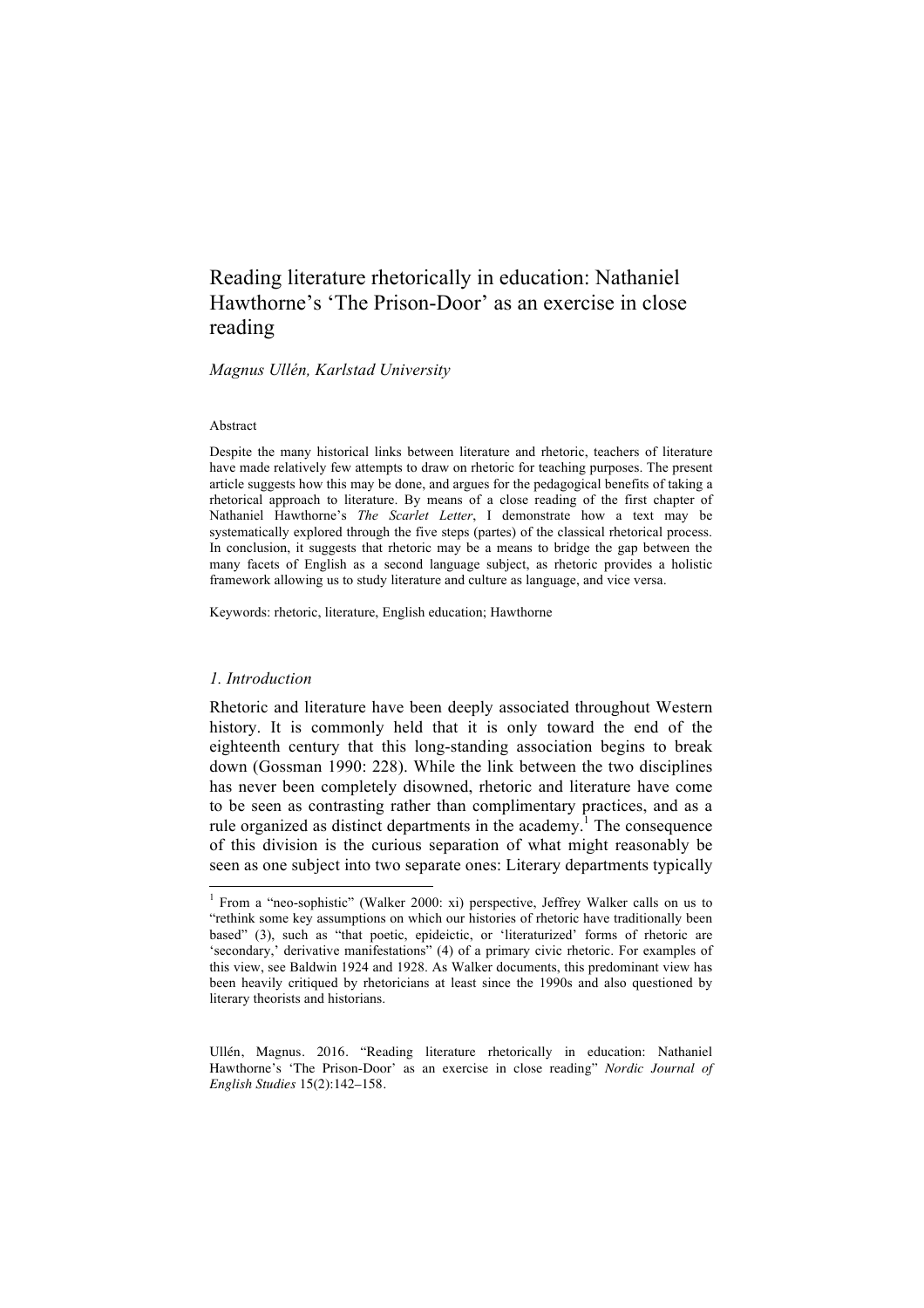proceed hermeneutically, teaching students the art of interpretation, while rhetoric is treated as a form of applied linguistics, often in relation to composition courses in the art of writing. Much would be gained if this gap between the practices of writing and reading could be overcome.

Attempts to make rhetoric a resource for literary studies have conceived of the relation between the two fields in very different ways. A case in point is the different reception histories of the works of Kenneth Burke and Wayne C. Booth, both of whom explicitly grounded their thinking in rhetoric, but are now influential in other spheres. For Burke, the rhetorical nature of literature must be seen in the light of its function as a socially symbolic act (Burke: 1966) and as a form of rhetorical discourse among others; for Booth, the relevant rhetorical aspect of literature derives from its fictional status (Booth: 1983), which makes it a rhetorical discourse distinct from other kinds of communication.<sup>2</sup>

And yet, in-between these two seemingly mutually exclusive ways of articulating the rhetorical dimension of literature, and independently of both, literary studies in general have taken a distinctly rhetorical turn in recent decades.<sup>3</sup> Literary criticism has gradually come to realize that literary history is "the history of the *situations* of the texts, and not some 'history' of the texts themselves" (Jameson: xxvi), as Fredric Jameson put it a quarter of a century ago. Despite this rhetorical turn of much recent literary criticism, literary studies have shown relatively little interest in actively pursuing rhetoric.

The lack of interest in rhetoric among teachers of literature is all the more surprising considering the methodological importance courses in literature to this day accord to close reading, a critical procedure that

<sup>&</sup>lt;sup>2</sup> One subfield of literary theory drawing on rhetoric is narratology; see, for instance, Phelan 1996 and Walsh 2007. However, work in this area is largely concerned with only the fifth of the five canons of rhetorical pedagogy: invention, arrangement, style, memorization, and delivery. Yet, the potential of rhetoric as a method lies in its holistic nature. Rhetoric can provide a lasting meta-language to totalize many aspects of literary studies and clarify the relation between reading and writing.<br> $3$  See, for instance, Paul de Man's pioneering work on the tropological nature of language

and literary language specifically, Judith Butler's inquiries into the performative nature of gender, the New Historicist stress on the importance of historical contextualization, and feminist, post-colonial, and queer theory insistence on the importance of situating the reading of literature.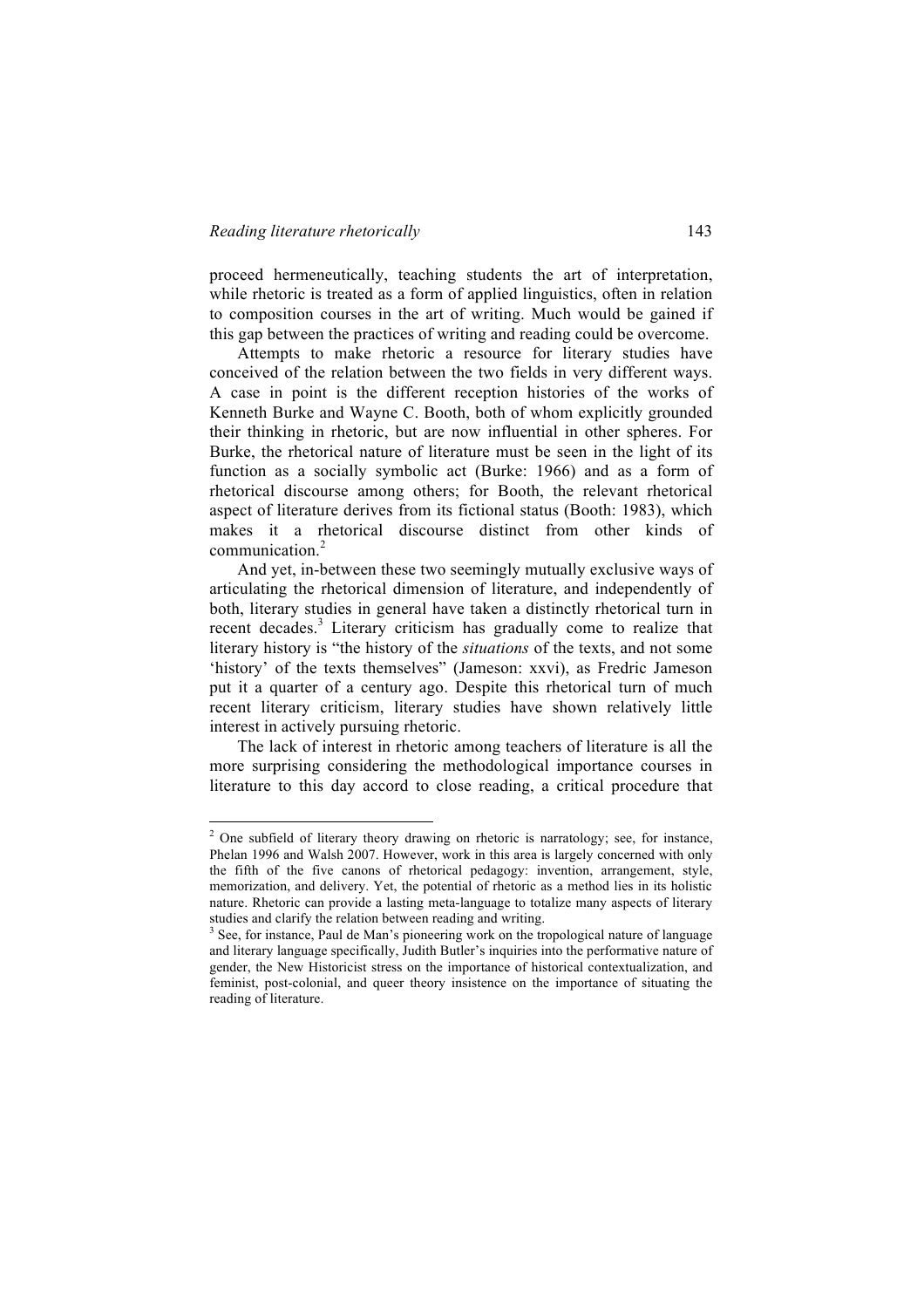grew out of the rhetorical practice of New Criticism, which isolated the text from history and context, thus forcing us to focus on particular words and their arrangement.

But if there are pedagogical benefits in isolating the text from the context, the drawbacks of doing so are also well-known. Once the text is separated from the context of its writing and reading, the question is how one can re-establish a connection to that larger context, which can now no longer be taken for granted. This is the moment where close reading, which starts off as a simple methodology, calls for the intervention of theory, because we have reached a point where we have to *account* for the concepts we make use of: *author*, *society*, *meaning*, *interpretation*, and even *text*, must be justified. As the manifold perspectives of literary theory make evident, there are many ways of doing so. Here I only sketch the advantage of taking a rhetorical approach to literature, the benefit of which is twofold. Firstly, we avoid the theoretical complexities that come with having to account for the relation between the text and the context since the two are never separate in the rhetorical model, in which they are seen rather as two facets of the rhetorical situation that is our real object of analysis. Secondly, and equally important to teaching, rhetoric offers a set of conceptual tools for systematically exploring the manifold aspects of the text.

I shall demonstrate this by means of a close reading of the first chapter of Nathaniel Hawthorne's *The Scarlet Letter*. This text was chosen partly because the novel is standard reading for university level courses in English, and partly because the opening chapter is brief enough to allow for a relatively thorough discussion. However, any passage in any text could in principle be approached in a similar manner. My purpose is pedagogic rather than hermeneutic  $-1$  make no claims to originality here, but seek merely to illustrate how rhetoric can be used to untangle the persuasive dimension of a literary text, just as it can help us approach more openly rhetorical discourses like speeches. In the process, I hope to hint at another benefit of bringing rhetoric into the English classroom in a second language setting such as Sweden. Rhetoric, it will be seen, allows us to turn the study of literature into an exercise in linguistic analysis rather than in aesthetic appreciation, and could thus potentially bridge the two major facets of English as a discipline, namely literature and linguistics.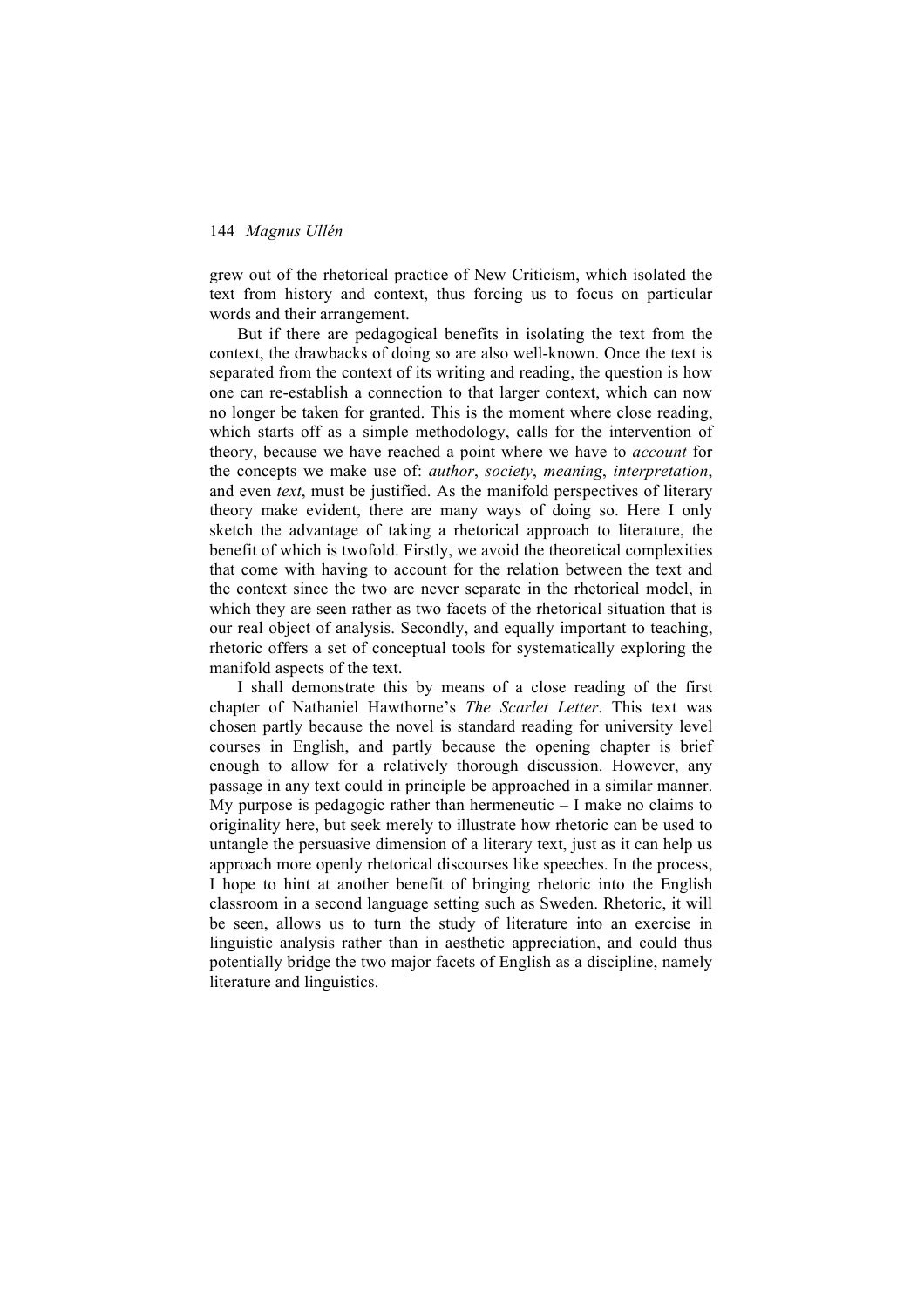## *Reading literature rhetorically* 145

## *2. The text*

Nathaniel Hawthorne's *The Scarlet Letter* is a novel virtually read by every American college student. It tells the story of Hester Prynne and her troubled relationship to the Puritan community of colonial Boston. Set in the 1640s, it is a story about the infancy of the American nation, to some extent based upon historical records. Hester, who has come to the new world ahead of her husband, has been found guilty of adultery; there is no question of her guilt, because she has given birth to a baby that must have been conceived in America. The story opens with Hester being brought out of jail carrying her baby in her arms to be publicly displayed on the scaffold, as was the custom of the Puritan community. To make evident the nature of her crime, she has been sentenced to sew onto her breast the letter A, for adulterer. She does so, but to the dismay of the crowd gathered to watch her public humiliation, it turns out that she has embellished the letter so that it looks like a symbol of glory and beauty rather than a badge of shame, and she stands on the scaffold unrepentant.

Through the rest of the story, we follow the different interpretations engendered by the letter A. It is suggested in the text that it may as well mean Able, or even Angel, as Hester conducts her life in great humility and is always ready to help those in need. Ironically, the man that the community looks to as their spiritual leader, a young priest, Arthur Dimmesdale, is in fact as guilty of sin as is Hester, for unbeknownst to everyone, he is the father of her child. Although plagued by a bad conscience, he keeps this secret for seven years. When he finally confesses his sin, he does so by entering the very scaffold Hester had stood upon alone seven years earlier, baring his chest before the crowd. And there, "imprinted in the flesh" (Hawthorne 1962: 258), the astonished crowd sees – well, it's anyone's guess. The implication is that Dimmesdale reveals a scarlet letter of his own, but whether he really does so is impossible to say, because Hawthorne refuses to enlighten us. Instead, he offers a number of accounts of what people claim to have seen, stating: "The reader may choose between these theories" (Hawthorne 1962: 259). This novel thus invites interpretation, as suggested already by its short opening chapter. Since we will be concerned with textual detail throughout, here is the chapter in full: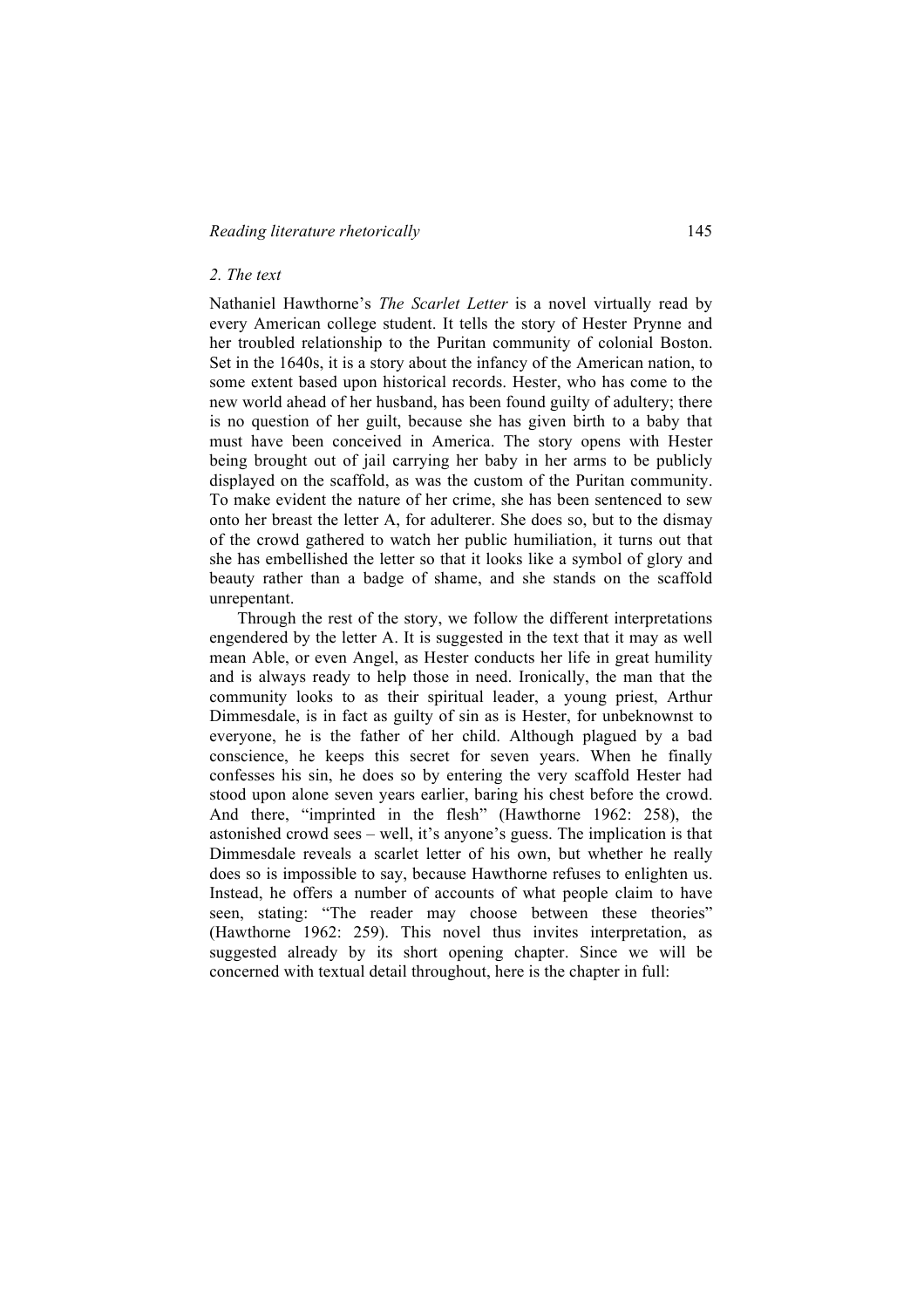#### *I. THE PRISON-DOOR*

A throng of bearded men, in sad-coloured garments and grey steeple-crowned hats, inter-mixed with women, some wearing hoods, and others bareheaded, was assembled in front of a wooden edifice, the door of which was heavily timbered with oak, and studded with iron spikes.

The founders of a new colony, whatever Utopia of human virtue and happiness they might originally project, have invariably recognised it among their earliest practical necessities to allot a portion of the virgin soil as a cemetery, and another portion as the site of a prison. In accordance with this rule it may safely be assumed that the forefathers of Boston had built the first prison-house somewhere in the vicinity of Cornhill, almost as seasonably as they marked out the first burial-ground, on Isaac Johnson's lot, and round about his grave, which subsequently became the nucleus of all the congregated sepulchres in the old churchyard of King's Chapel. Certain it is that, some fifteen or twenty years after the settlement of the town, the wooden jail was already marked with weather-stains and other indications of age, which gave a yet darker aspect to its beetle-browed and gloomy front. The rust on the ponderous iron-work of its oaken door looked more antique than anything else in the New World. Like all that pertains to crime, it seemed never to have known a youthful era. Before this ugly edifice, and between it and the wheel-track of the street, was a grass-plot, much overgrown with burdock, pig-weed, apple-pern, and such unsightly vegetation, which evidently found something congenial in the soil that had so early borne the black flower of civilised society, a prison. But on one side of the portal, and rooted almost at the threshold, was a wild rose-bush, covered, in this month of June, with its delicate gems, which might be imagined to offer their fragrance and fragile beauty to the prisoner as he went in, and to the condemned criminal as he came forth to his doom, in token that the deep heart of Nature could pity and be kind to him.

This rose-bush, by a strange chance, has been kept alive in history; but whether it had merely survived out of the stern old wilderness, so long after the fall of the gigantic pines and oaks that originally overshadowed it, or whether, as there is fair authority for believing, it had sprung up under the footsteps of the sainted Ann Hutchinson as she entered the prison-door, we shall not take upon us to determine. Finding it so directly on the threshold of our narrative, which is now about to issue from that inauspicious portal, we could hardly do otherwise than pluck one of its flowers, and present it to the reader. It may serve, let us hope, to symbolise some sweet moral blossom that may be found along the track, or relieve the darkening close of a tale of human frailty and sorrow.

## *3. Partes – the rhetorical process*

The starting point of rhetorical analysis is the assumption that literary texts like other cultural discourses seek to persuade us of something. As rhetoricians it is our job to establish what the literary text seeks to persuade us of, how it does so, and why. To this end, we may start from Aristotle's definition of rhetoric as the art of "observing in any given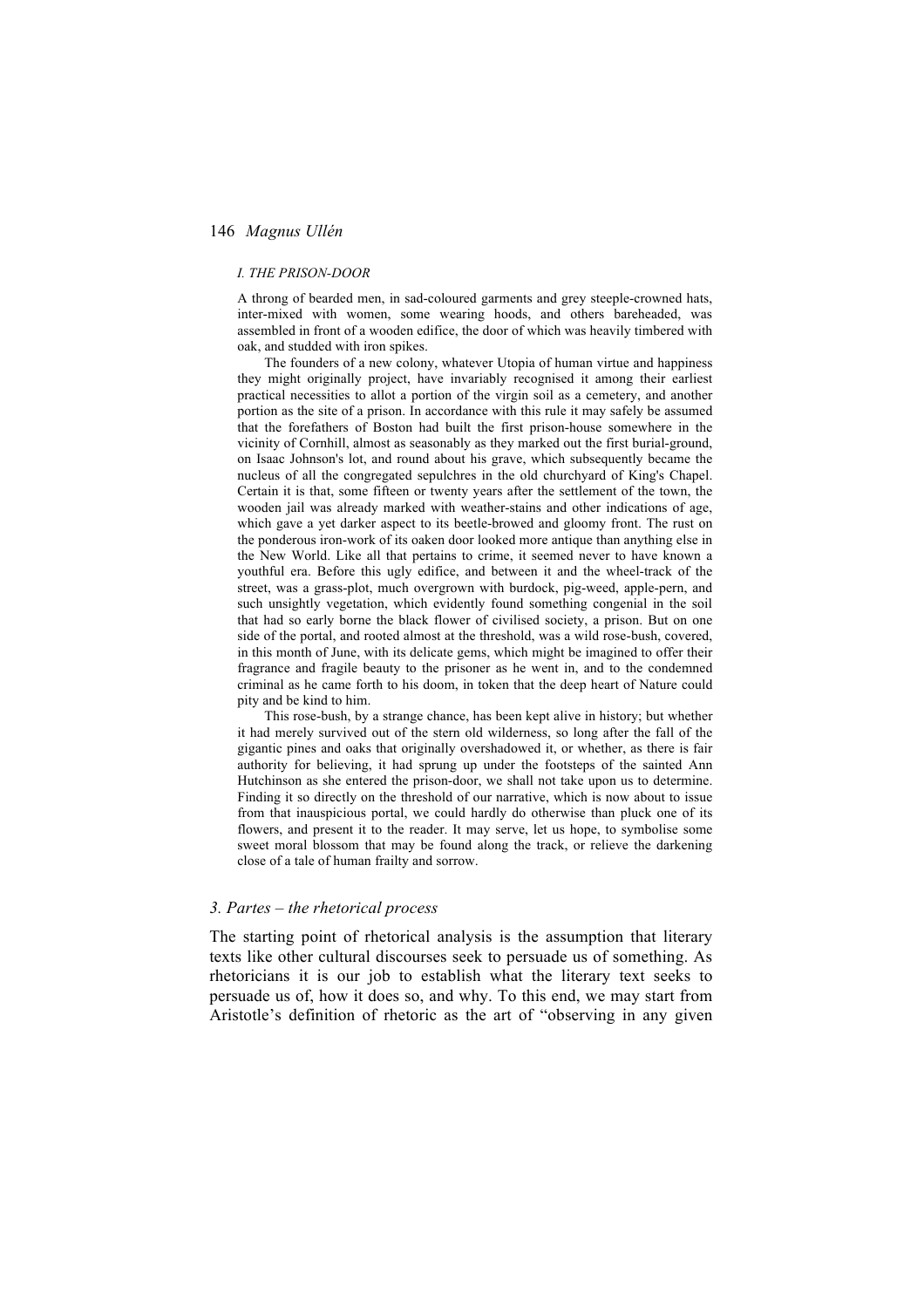case the available means of persuasion." While the actual means will vary from situation to situation, they can in principle be reduced to three: the speaker's own character (*ethos*), the words used (*logos*), and finally the feelings of the auditors (*pathos*). By combining these means, the speaker may fulfil three duties: to instruct, to entertain, and to move the feelings of the auditor (Quintilian, 3.5.2-3). It is our job to unveil what means of persuasion the rhetor (the practitioner of rhetoric) – whether a speaker or a writer – has made use of, and to ask why the rhetor observed these particular means. We thus end up with three questions to guide the analysis:

- What does the text try to persuade us of?
- How does it do so? (What means of persuasion does it employ to that end?)
- Why does it draw on these particular means, to this particular end, in this particular situation?

The overall aim of the work in question may be provisionally determined by the situation it grew out of, and hence in some sense responds to. One will want to consider, that is, what cultural work the text in question is designed to perform. In texts that are closely associated with rhetorical discourse, such as speeches or ads, the overall rhetorical intent is often fairly easy to establish. Ads want us to buy the product on offer, speeches to take the point of view of the speaker. With literary texts, the situation is more complicated, not only because they are generally more multifaceted than non-literary texts, but because they stay relevant over time in a way that non-literary texts as a rule do not. Despite this transtemporal complication, relating literature to the specific historical and social environment it was conceived in remains useful.

Still, talking about the aim of a literary text means talking about its rhetorical aspect in a wide sense – similar to the overall aim or thesis of a speech. Identifying such a thesis is a very important step of the rhetorical analysis, but it does not tell us much about how the speech really works. To find out, we need to provide an account of how we arrive at the thesis. A good way to begin is to approach the text in terms of the five canons, often spoken about as the five interdependent steps of the rhetorical process: *inventio* (coming up with something to say); *dispositio* (arranging it in a specific order); *elocutio* (fashioning the individual words and sentences to the overall purpose); *memoria* (memorizing the discourse); and finally *actio* (delivery), the actual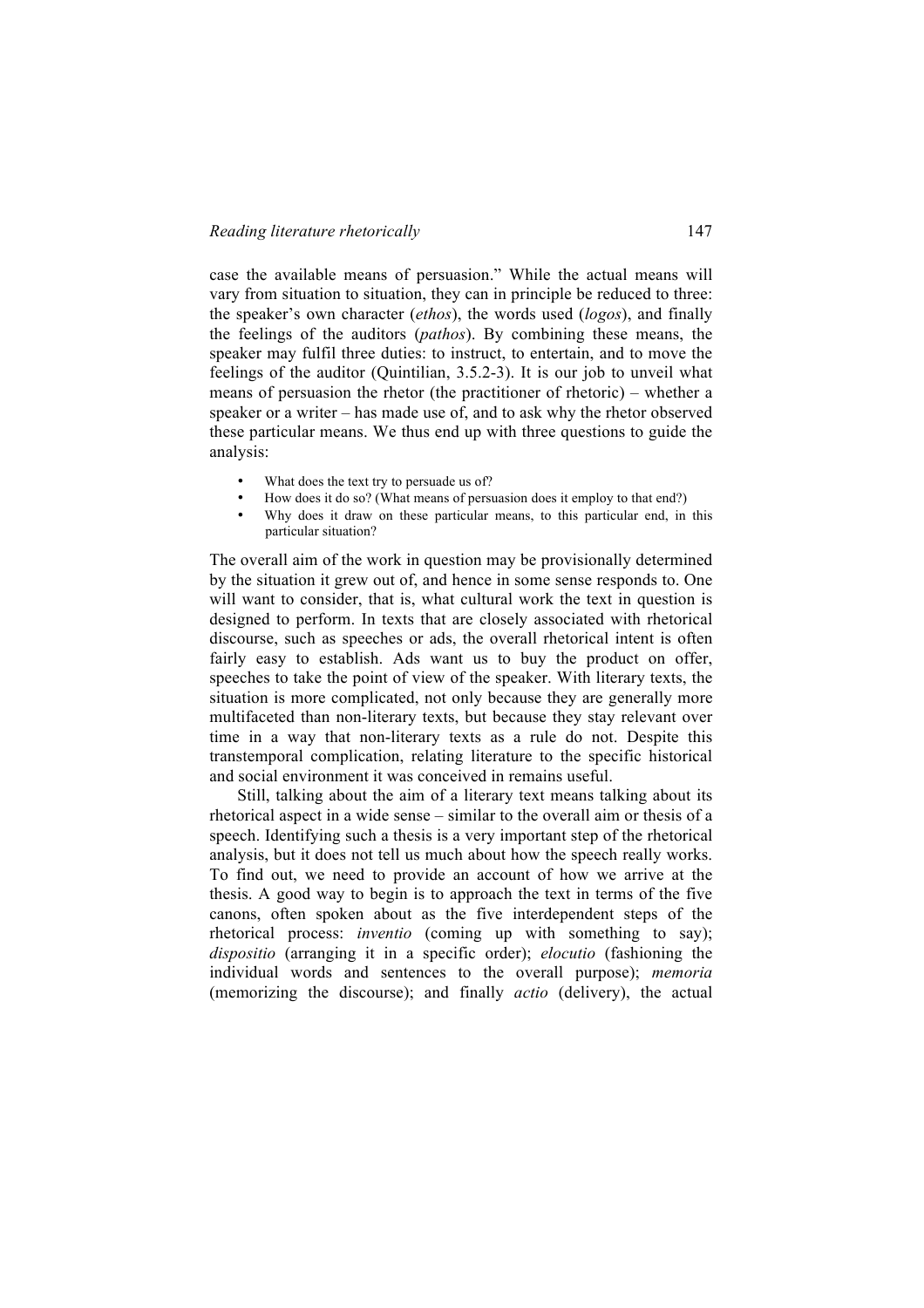rhetorical performance. In the following discussion, each aspect is considered in turn.

#### *3.1 Inventio – the rhetorical situation*

The first step is to consider what type of text we are dealing with, and remind ourselves of the greater whole of which our passage is a part. This is tantamount to considering the text as a rhetorical situation, a concept introduced by American rhetorician Lloyd Bitzer (1968). In Bitzer's definition, a rhetorical situation is one that can be altered by the use of rhetorical discourse, and it always features three constitutive factors, namely:

- 1) an *exigence*, that is, an imperfection or urgent matter inherent in the situation that prompts the rhetorical discourse
- 2) an *audience*, or more specifically the people addressed by the speech who by moving on it might take care of the problem; and
- 3) a set of *constraints*, which may include anything that may prevent the speech from being persuasive.

The question, then, is what *exigence*, *audience*, and *constraints* the text as it stands responds to. The *exigence* is a pressing circumstance that can be alleviated through rhetorical discourse. In terms of literature, we may have in mind the reason for writing it. This means thinking of exigence in external terms, and hence we need to take in other factors than the text as such makes available to us.

But we can also think of its exigence more locally, in relation to each chapter, and internally to the text. What is the job of this particular chapter in the story as a whole? What urgent requirement of the *narrative* is met by the chapter? What exigence of the unfolding chain of events of the story does it address? In the present case, the chapter obviously opens the story, as the reference to "our narrative" in the final paragraph reminds us. Yet, it is a pretty strange opening, since the story does not really get going. The first paragraph places us in a situation, but the rest of the chapter would seem to stall the story rather than to further it.

Why that is may be answered by taking into account the *audience* of the literary work. Again, this may be conceived in (at least) two ways, as we should distinguish between the contemporary audience of the text, known to the author, and its subsequent audience(s), made up of later or geographically distant audiences unknown to the writer. Hawthorne, we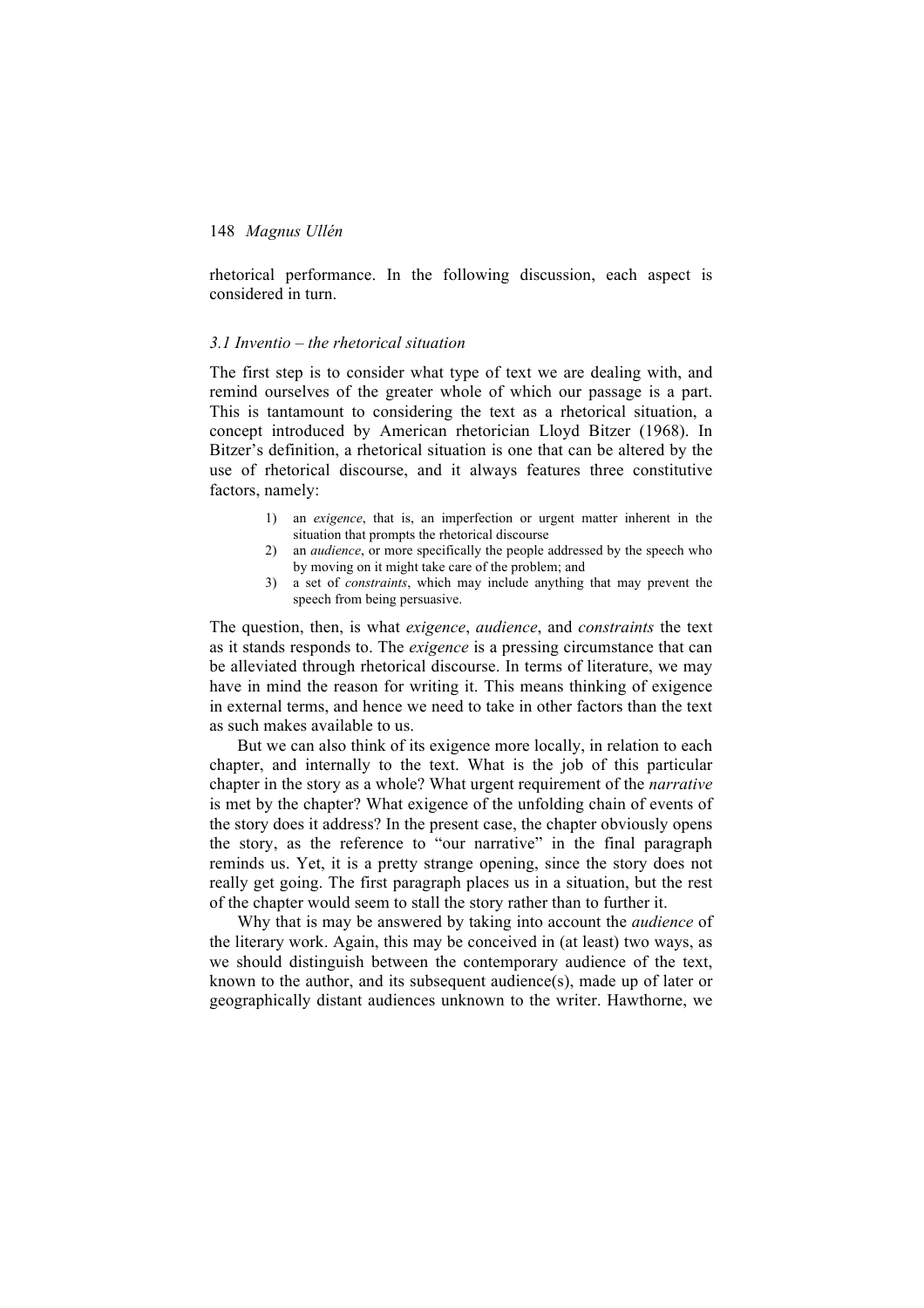may assume, primarily addressed an American mid-nineteenth century audience with moral standards different from ours.

Even if we ignore the distance between audiences, we can hardly fail to notice that Hawthorne consciously thematizes the issue of its importance, since the first paragraph draws attention to the fictional audience of Hester Prynne's release from prison. This audience, composed of non-identified men and women of the Puritan community, are present not only in the first but also in the concluding scaffold scene, and while they are absent from the central scaffold scene in chapter 12, they are invoked intermittently throughout the novel. Equally important, the chapter ends with a direct address to the external audience of the text, namely the reader. Evidently, the audience, fictional and real, or the transhistorical audience that includes all the subsequent readers of the novel, was of great importance to Hawthorne, since he framed the chapter in this manner.

Consequently, we must ask: what is the (rhetorical) function of the audience that figures in the text as such? While it figures only briefly in the present chapter, its importance is underscored by being the first thing mentioned. If we glance ahead in the book, two things can be noted: 1) initially, the stance of this audience is almost entirely condemnatory – yet their view would not seem to be shared by the narrator (Hawthorne). Rather, the function of the audience is largely to suggest how *not* to read Hester and the scarlet letter she wears. 2) Their view of Hester – and the letter – changes in the course of the story. For that reason, they clearly serve not only the negative function of telling us how not to read, but the positive one of bringing home the point that meanings are not permanently fixed, but liable to change with time and circumstance.

Our understanding of the audience will inevitably be affected by our account of the *constraints* that Hawthorne has to deal with in this novel, that is, the aspects that might prevent him from persuading the audience to deal with the exigence the way he wants them to deal with it, and that he must try to turn to his advantage. The most obvious constraint in this case is that it is an historical novel, as some knowledge of the historical setting is vital to a full appreciation of the story. In the fashion of the good rhetor, Hawthorne turns the constraints into an advantage, by including enough historical detail to make his story work, and by presenting it in such a manner that his story benefits from it.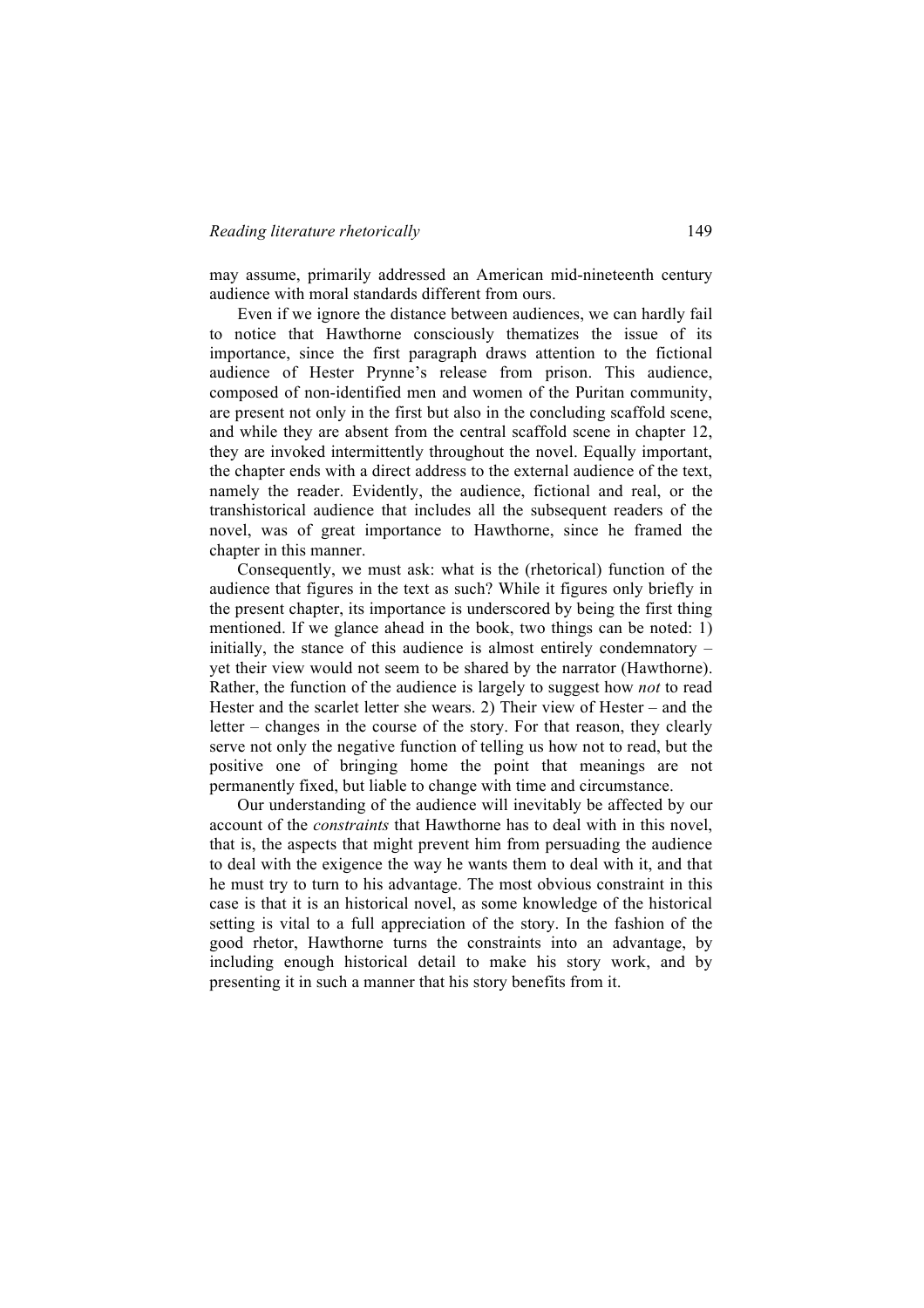If we keep in mind that the fictional audience is faulted by Hawthorne for judging too rashly, and that the overall aim of the novel would seem to be to teach us not to jump to conclusions but make due allowance for the complexity of life, the rhetorical strategy of the first chapter becomes clearer: its function is precisely to stall the story, to provide the reader with a context of the coming events that will dispose us to see them the way Hawthorne wants us to see them.

## *3.2 Dispositio – the structure of the text*

Literary texts do not come with formulaic dispositions of the kind that can be used when analyzing speeches, which as a rule follow a set order: *exordium*, *narratio*, *propositio*, argumentatio, *peroratio*. But this is not to say that they lack structure. The three scaffold scenes at the beginning, middle, and end of the novel are the most prominent structuring device of the novel as a whole, but once again, keep in mind that the disposition of the text can be considered locally (in terms of a single chapter, a single paragraph, or even a single sentence) as well. Disposition, moreover, is studied not just in terms of order, but in terms of function. One way to display the functional organization is to consider the movement of the chapter. What happens in the chapter? How does it start, and how does it end, and in what way is the ending connected to the beginning? Has the story moved forward? Has the tone changed?

In the present case, the chapter consists of three paragraphs that vary in length as well as in content. The first paragraph places us immediately in the story – or so it may seem – in the form of the crowd of Puritans waiting outside "a wooden edifice" – the paragraph significantly fails to specify that this is a prison. It is very brief, a mere single sentence.

The second paragraph, by far the longest, does not continue but abandons the situation established in the opening paragraph. This circumstance is emphasized through the change of tense, from the past tense characteristic of the narrative situation (or the situation of the story), to the present tense characteristic of the narrating situation (or the situation in which the story is narrated). To be sure, the tense switches back into the past already in the second sentence, but the change of tone will already have been felt: for the rest of the paragraph, we are no longer in the immediate vicinity of the story, but removed from it, as suggested by the narrator's account of the historical context.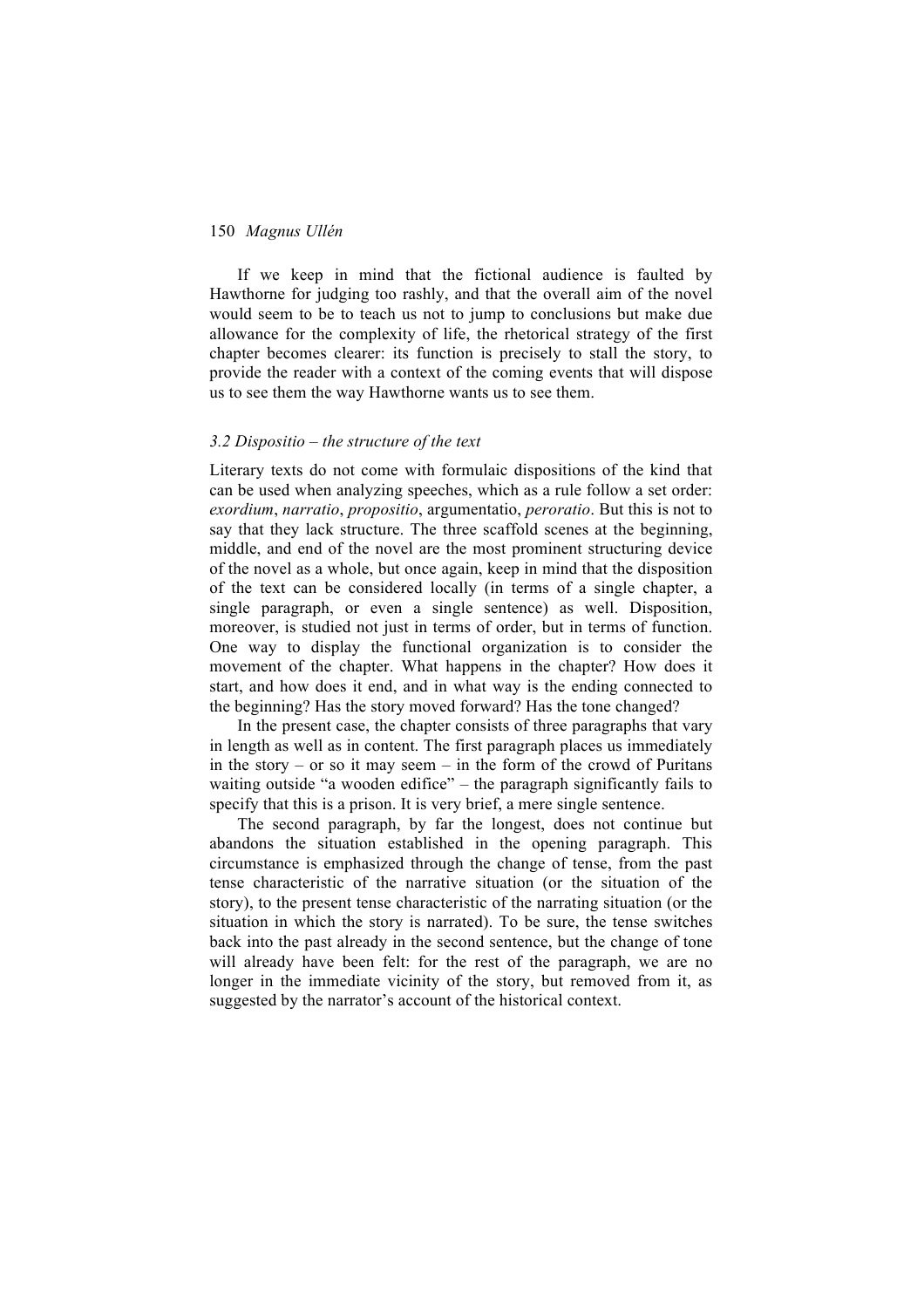## *Reading literature rhetorically* 151

The third paragraph, finally, brings us into immediate contact with the narrative situation once again, when the narrator plucks a flower from the rose-bush that grows outside the prison and "present[s] it to the reader" – an impossible gesture, as it reaches across the boundary between the fictive universe of the story and the real universe we are in. Yet it is performed (it even has a name; see below). But even if we are again close to the story, we are close in a different sense than in the first paragraph. The first paragraph places us in the Puritan crowd; the third paragraph places us next to the narrator. The disposition of this first short chapter thus prefigures the double perspective that runs throughout the novel. For in the novel, too, we see things both from the (narrative) perspective of the Puritans and from the (narrating) perspective of the narrator.

The movement of the chapter could be described as movement from identification with the Puritan perspective, to identification with the narratorial perspective, mediated by the historical objectivism of the second paragraph. In other words, it is by means of historical distance that this text seems to achieve its end of teaching us not to judge too rashly.

# *3.3 Elocutio – style and figures of speech*

The fourth step of the rhetorical process involves the study of figures of speech (schemes and tropes), or, more generally, of style: how does the style of the text further its rhetorical intent? How does the style of the text contribute to persuading us to see things the way the writer wants us to see them? The three paragraphs of the opening chapter are stylistically distinct. The first is straightforwardly descriptive of the crowd, and the prison-door. The situation comes across as curiously frozen, because of the unconventional grammatical construction of the sentence, which notably lacks an active verb. The crowd "was assembled", almost as if the people were there involuntarily, suggesting that free will is curbed in this community. In addition, this first description of the crowd portrays a "throng of bearded men […] intermixed with women", almost as if the Puritans lacked individuality.

The second paragraph, as noted above, removes us from the story, by means of a historicizing excursion. Its first sentence contains an *antithesis*, contrasting the utopian hopes of the "new colony" with the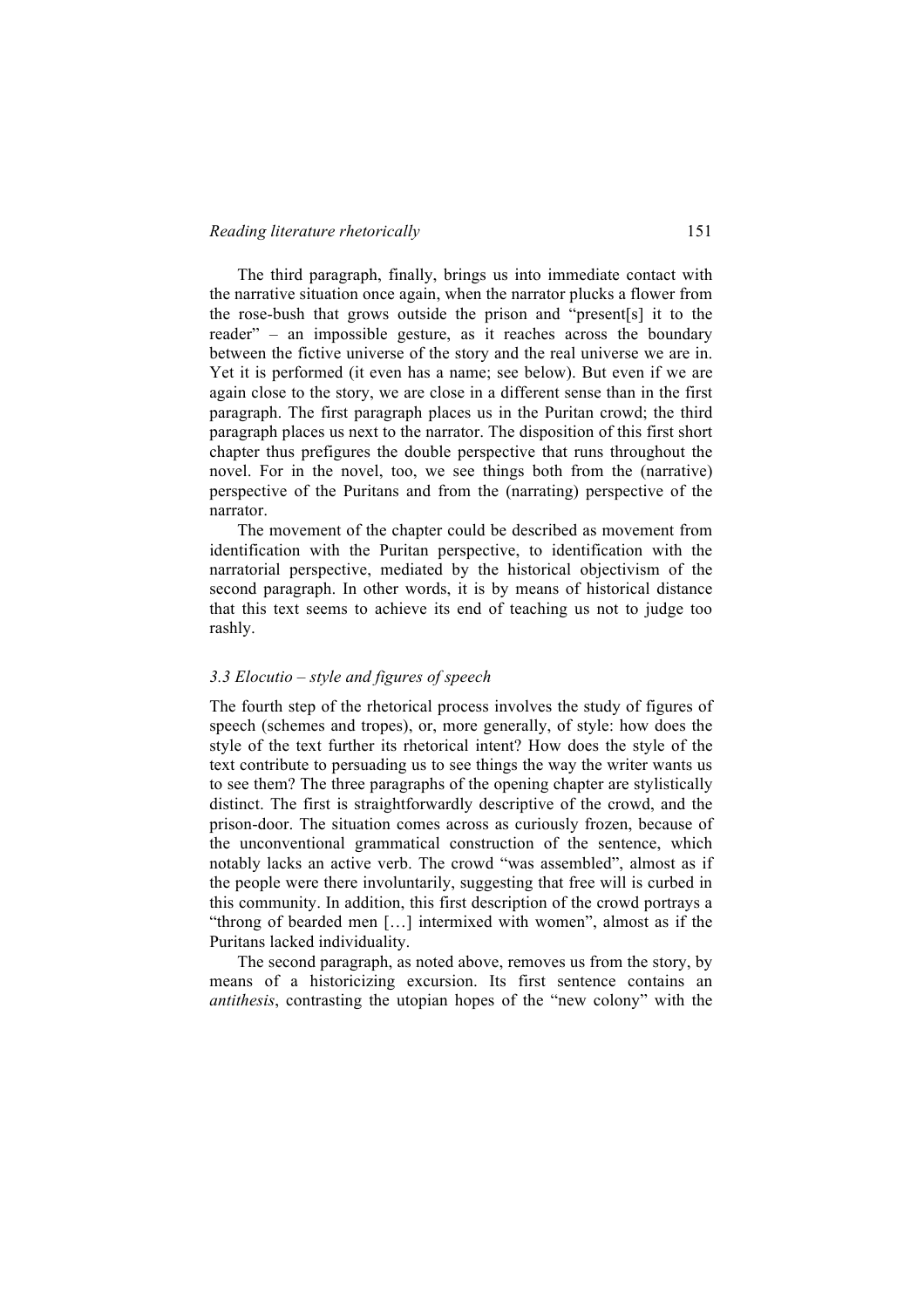practical necessity of setting off some part of that colony to those old reminders of the difficulty of realizing utopian ventures: a prison and a cemetery. This antithesis between the utopian hopes attached to what is new and the dismal reminders of the past is reinforced throughout the paragraph, through the emphasis on factors complicating the utopian scheme. The jail is described as "marked with weather-stains and other indications of age"; its rust looking "more antique than anything else in the New World", as if "never to have known a youthful era." The neteffect of this imagery is to suggest that human depravity is an inescapable, natural component of humanity, a suggestion which culminates in the sentence describing the prison metaphorically as "the black flower of civilised society," that is, as something sprung from human culture as inevitably as the weeds have sprung from the grass-plot upon which the prison has been erected. However, even while the paragraph is dominated by imagery suggesting that nature will impede all plans to perfect human culture, it ends with a sentence suggesting that nature – or more precisely, Nature, in the form of a *personification* – may nevertheless prove sympathetic to human suffering. The personification is no mere embellishment but performs an important function: the "fragrance and fragile beauty" offered to the "prisoner [...] and to the condemned criminal" is offered not by nature, but by Nature, imaginatively transformed by human consciousness – something inbetween nature and culture, partaking of both while not being reducible to either. It inhabits that "neutral territory, somewhere between the real world and fairy-land, where the Actual and the Imaginary may meet, and each imbue itself with the nature of the other" (Hawthorne 1962: 36) mentioned in the sketch that introduces the novel. Since this neutral territory is also the space of romance, the last sentence of the second paragraph can be said to subtly prefigure the message of *The Scarlet Letter*, or at least to suggest why it would seem to put such tremendous weight on interpretation.

The third paragraph is a result of this imaginative transformation of nature into Nature. Hawthorne pretends to be talking about a real rose bush, as is confirmed when he performs the gesture of plucking a flower and presenting it to the reader. This represents the trope called *meta-*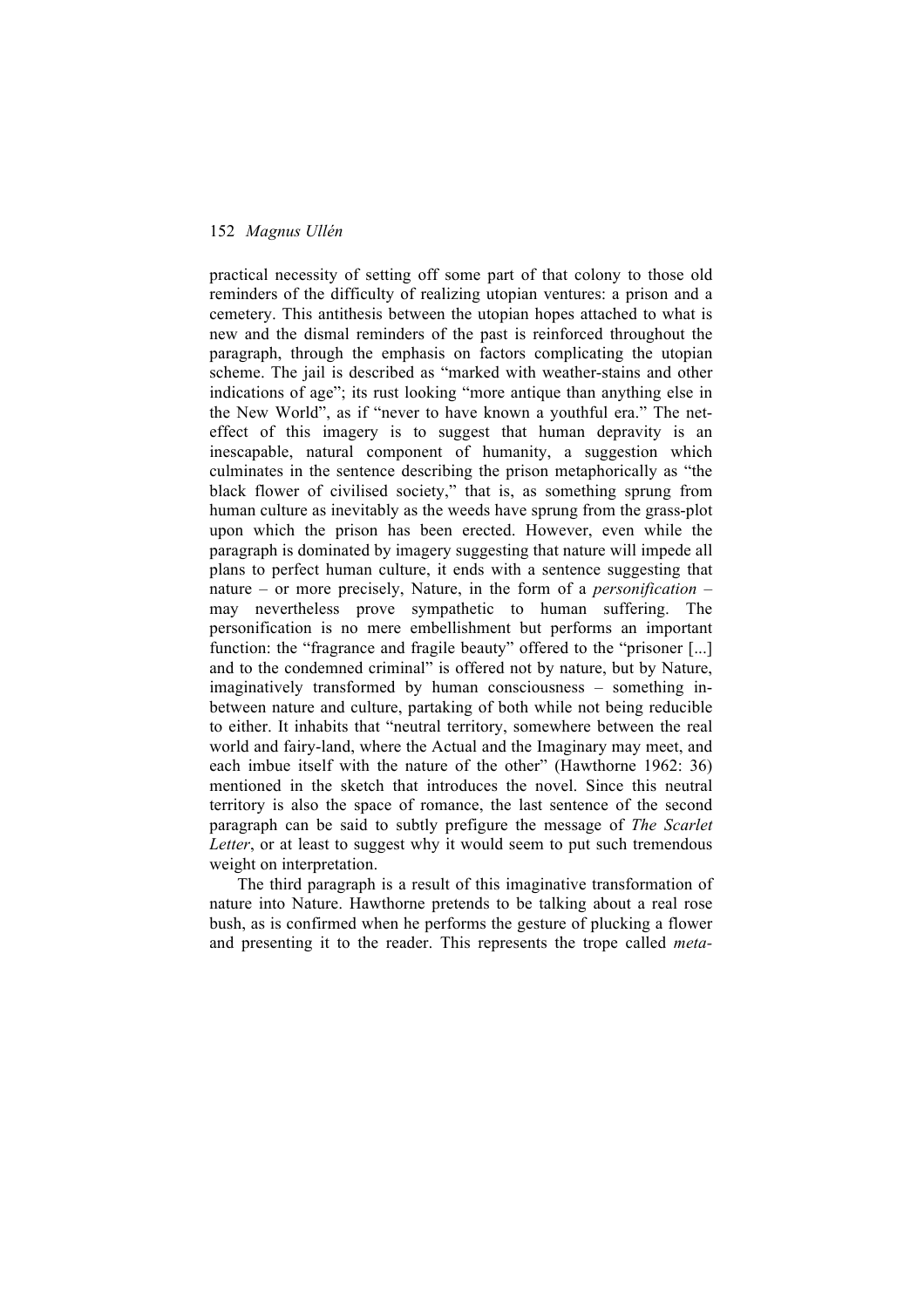*lepsis*, which is rarely seen in realist fiction, precisely because it breaks the realist illusion by calling attention to the story as story.<sup>4</sup>

Another conspicuous aspect of the style is the complex construction of the sentences. There are only eleven sentences, ranging in length from 15 to 73 words. As a rule, each sentence contains several subordinate clauses, contributing to the stately, somewhat archaic tone. The oratory quality is further underlined by the color imagery that reinforces the somber tone of the situation depicted in this opening chapter, and by its highly effective use of alliteration. The joint effect is that of a text that speaks clearly, if gravely, about complex matters, a text that calls for the pause that allows for reflection.

# *3.4 Memoria (Medium)*

The significance of the fourth step of the rhetorical process, memorization, or *memoria*, is apparent to anyone who has given a speech. It is still treated at length in courses on public speaking, but the advice is predictably of a practical nature. In courses centering on rhetorical analysis rather than rhetorical performance, however, memorization is often side-stepped, for apparent reasons, giving us the impression that *memoria* is a somewhat antiquated category, of relevance, perhaps, for the practical purposes of public speaking, but of little analytical import.

I would suggest, however, that *memoria* does indeed identify a central aspect of rhetorical communication. Only, in order to see this, we need to rename it: what is at stake is not memorization (only) but rather the particular constraints that come with the *medium* of the rhetorical discourse. When the *partes* were developed, *memoria* was clearly an attempt to render the medium transparent, or even invisible, so that the audience would mistake rehearsed speech for spontaneous speech. While this is not the case anymore, the question of the medium of the rhetorical discourse remains central.

In the present case, we are reminded of this circumstance by the very fact that Hawthorne explicitly addresses "the reader" in this chapter, as

 <sup>4</sup> Which is not to say that it is uncommon in other forms of fiction – think for instance of Woody Allen's *The Red Rose of Cairo*, where an actor steps out of the movie screen, having fallen in love with a woman in the audience.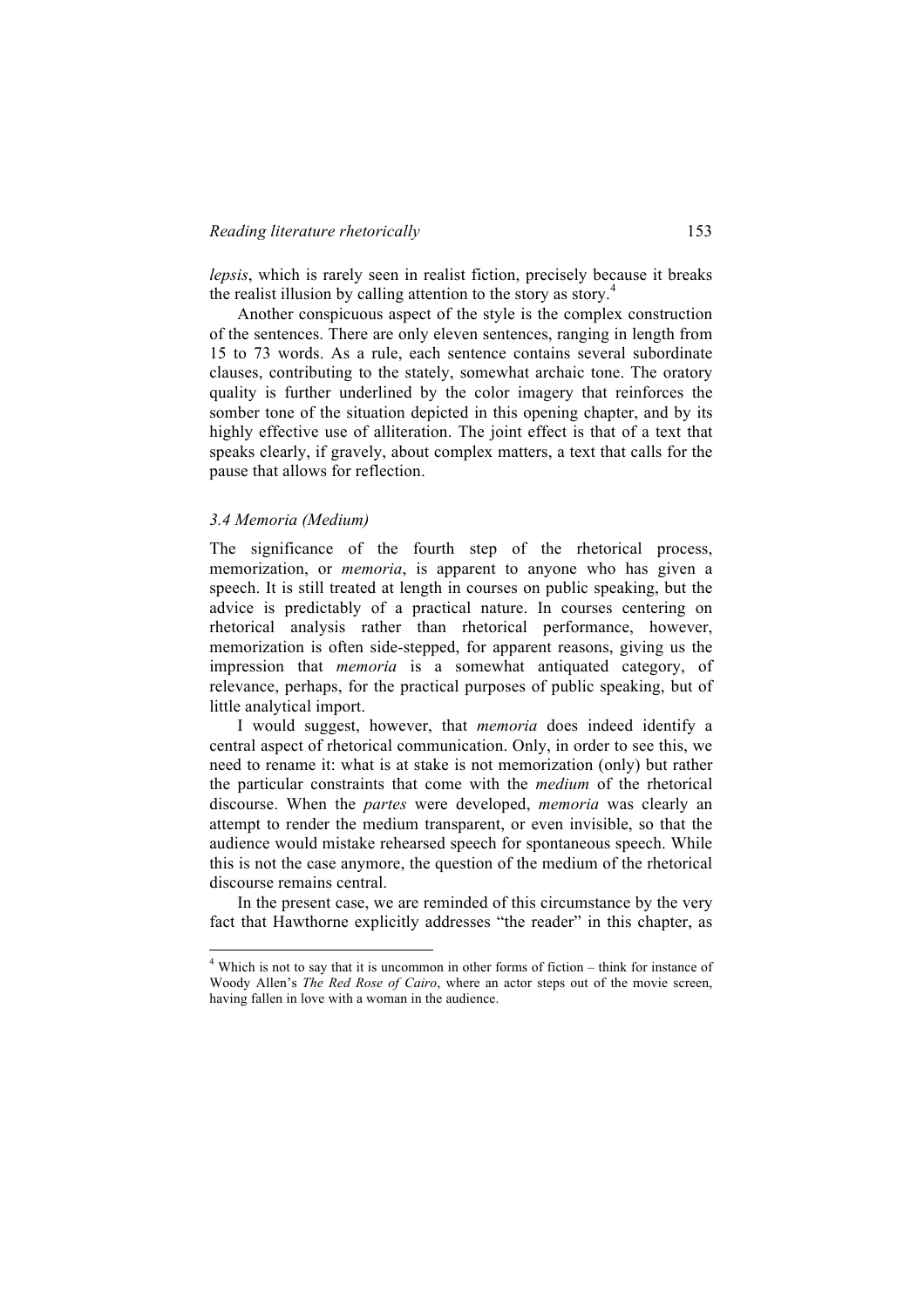he does from time to time throughout the novel. Another indication of Hawthorne's awareness of the importance of the medium is of course that we are dealing with a book (composed of letters) about the significance of a letter – the letter A, which happens to be the first letter of the Alphabet, and because it is the first, it suggests all that follow.

#### *3.5 Actio – delivery, the actual presentation of the rhetorical discourse*

Once we realize that the fourth stage of *partes* concerns medium rather than memory, it also becomes apparent that delivery is not just a question of the speaker's performance of the speech. Rather, what is at stake in the fifth step of the process is the way the medium articulates the rhetorical discourse. When the medium is a speaker, then pronunciation, movements, dress etcetera naturally carry all the weight that classical rhetoricians such as Quintilian attributed to them.<sup>5</sup> But when the medium is a text, whether verbal, visual or aural, other matters take precedence: the discipline of narratology is all the evidence we need to conclude that attention to textual delivery may be just as detailed as was ancient rhetoricians' attention to oratorical delivery.

There are at least two aspects of the textual delivery of fictional texts that must be considered: point of view and voice – who sees, and who speaks? The first aspect is unusually easy to determine in this particular chapter, since the point of view throughout is that of the narrator, that is, of the Hawthorne who tells us the story.<sup>6</sup> Saying that means acknowledging that it is his voice we hear throughout. Yet, what is important is not primarily whose voice we hear, but what that voice is like – how the story is being told. One of the most striking features is the equivocating nature of many of the statements in the passage: "it may safely *be assumed* that the forefathers of Boston had built the first prisonhouse somewhere in . . . ;" "it *seemed* never to have known a youthful era;" " such unsightly vegetation […] *evidently* found something

 $5$  While Ouintilian devotes only a small section – some 30 pages – to delivery in his Oratoria, he still adamantly refutes those who "have asserted that the study of delivery is useless" (11.3.10-13).  $\epsilon$  The question to what extent, if at all, the voice of the narrator coincides with that of the

author is a tricky one that space does not allow me to discuss here. Suffice it to say that one should be as careful not to rule out the possibility that they coincide, as one should be wary of confusing them.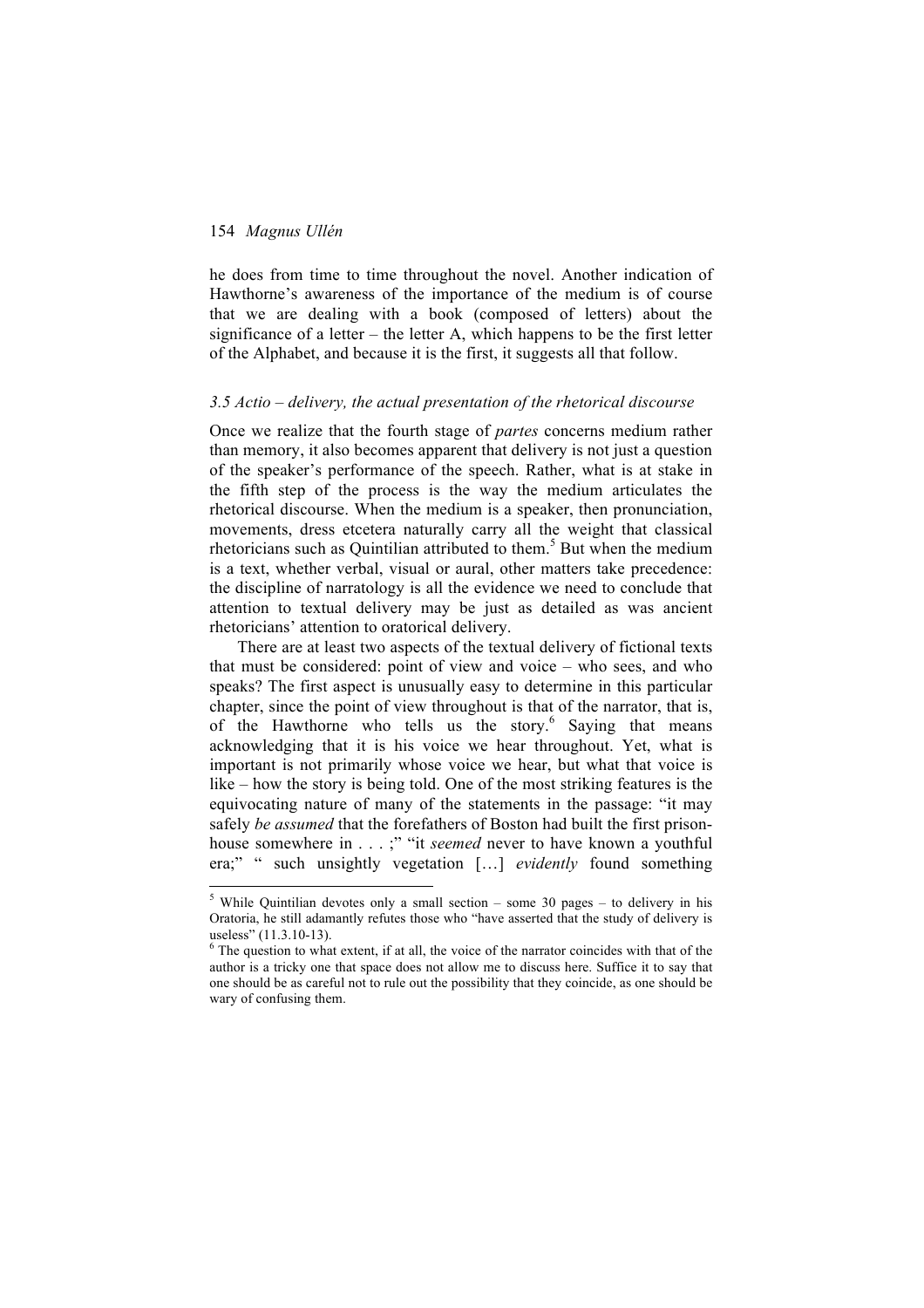congenial in the soil;" "a wild rose-bush […] which *might be imagined* to offer their fragrance and fragile beauty to the prisoner;" "*whether* it had merely survived out of the stern old wilderness, […] or *whether*, as there is fair authority for believing, it had sprung up under the footsteps of the sainted Ann Hutchinson as she entered the prison-door, *we shall not take upon us to determine*;" "we could *hardly* do otherwise than pluck one of its flowers;" "It *may* serve […] to symbolise *some* sweet moral blossom that *may* be found along the track" – very few things are stated as indisputable facts in this novel. Again, this circumstance suggests the necessity of interpretation, that is to say, the co-operation of the reader.

# *4. Conclusion*

It remains to pull the above observations together to show how the analysis may suggest a reading of the novel as a whole. Considering the occasion for this text, we found that it fills the office of opening an historical novel, and is marked by the exigence of establishing a relation between the audience of the present and the events of the past through the medium of the story. This much is subtly suggested through the very disposition of the chapter, which moves from the past of the narrative events to the present of the act of narration. It is brought to the fore more dramatically by means of the concluding metalepsis, the figural gesture in which the narrator leans into the story and plucks a rose from a bush within its fictional space and hands it over to the reader. As this trope suggests, we are dealing with a text that is very aware of itself as a medium, a text that is delivered in a narrative voice designed to co-opt the reader into taking an active part in the story.

It is thus a fitting opening for the subsequent narrative, which in various ways extends the opening strategy of involving the reader in the story. In the chapter following, Hester emerges from the prison with the luxuriously embroidered scarlet letter upon her breast, and we witness the different reactions of the seventeenth century Boston audience. In the final chapter, the reader is placed in a situation strikingly similar to that of the audience within the story, when the narrator refuses to make clear whether Arthur Dimmesdale actually reveals a letter "imprinted in the flesh" or not. This recourse to indirection at the very moment when facts crucial to the case are to be revealed is highly characteristic of Hawthorne's writings. In fact, it is arguably his most important rhetorical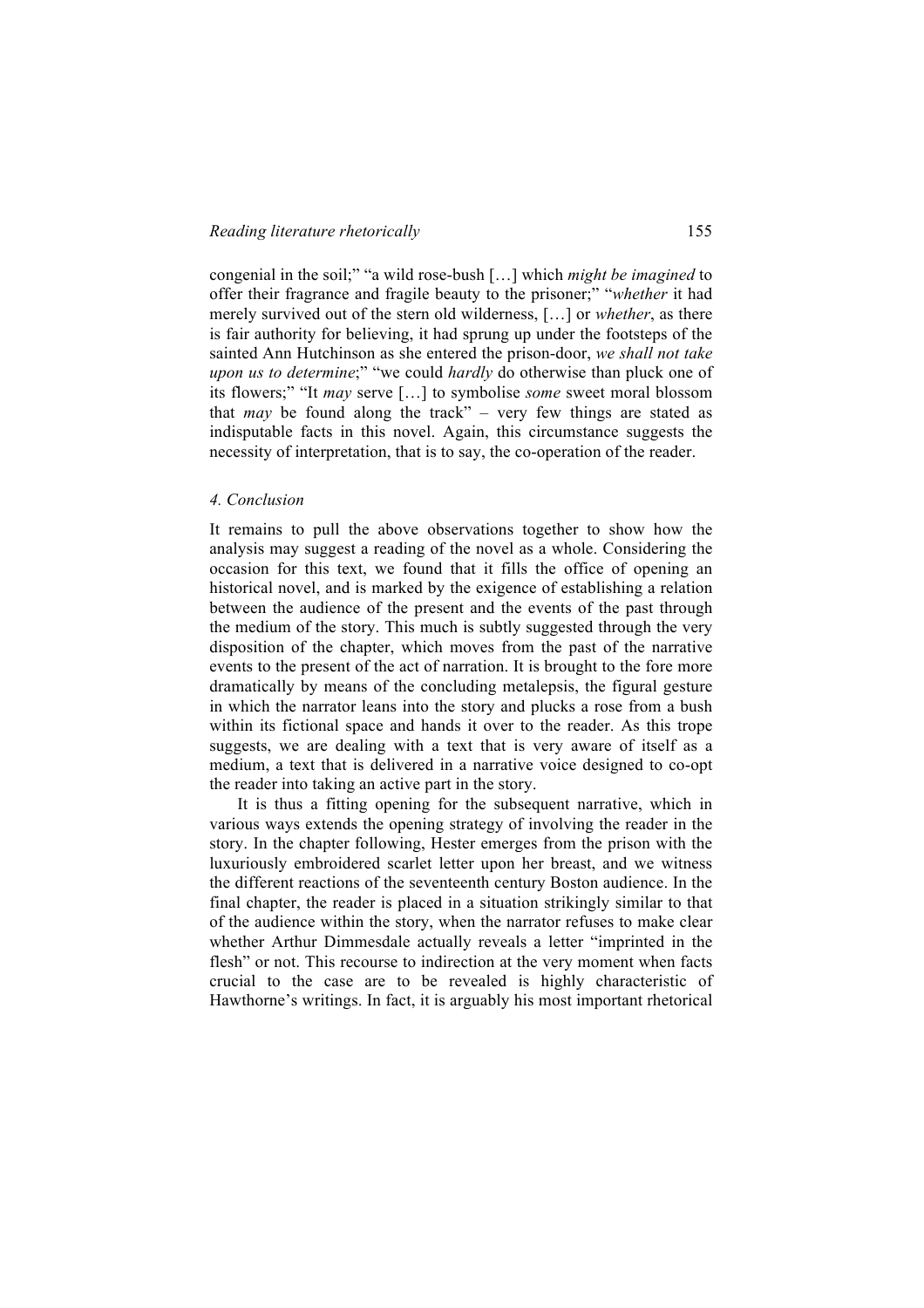strategy. Every time the A is mentioned, we know that it stands for something, but we are not told what, because Hawthorne's strategy is to force us to work things out for ourselves. By withholding essential information, Hawthorne forces us to go over the text again, or at least, to reflect on our reading, and ask ourselves upon what evidence our understanding of the story is built. Thus, he inculcates the lesson that what we think of as history is not so much a series of facts as a series of interpretations, and that we need always to be prepared to go back to history and read it anew. Perhaps that is why *The Scarlet Letter* has been enshrined as well-nigh the model American literary text. For this novel does not only provide America with an imaginative account of the nation's history; it provides a model for reading that goes hand in hand with the democratic spirit that America prides itself of  $-$  or so critics have been want to argue (see, for instance, Bercovitch 1991). According to this model, there is no one way to understand the past, nor is just one way to understand the present and the future. The world is complex, requiring constant renegotiation of our relationship to it. This calls for debate, discussion, and a multitude of voices – and it calls for works of literature that allow for a multitude of interpretations.

This is hardly a controversial conclusion. But, then, all I have attempted to do here is to demonstrate how rhetoric allows us to approach texts in a systematic manner, fine-tuning our eye for detail in the process. Reading rhetorically entails re-directing focus from *what* the text means to *how* it means. More pointedly, it can be seen as a means to redirect focus from our aesthetic experience of the text to the text as linguistic structure. I do not mean to imply that aesthetic experience is not important, only that it would be useful for students to direct their attention to the text rather than to their own experience of it, especially since research has shown that in comparison with students in Russia, Finland, and France, Swedish students tend to focus less on formal aspects of the text, and more on extrinsic factors, or on simply recapitulating the story (Torell 2002; Johansson 2014).<sup>7</sup>

 <sup>7</sup> Whereas Swedish students are prone to focus mainly on their own interpretation regardless of its basis in the text, French students, Johansson remarks, run the opposite risk of focusing on formal aspects to such an extent that they neglect to reflect upon a text's overarching purpose. Her suggested remedy is to find a balance between the French focus on *explication de texte* and the Swedish focus on reader response (Johansson 2014,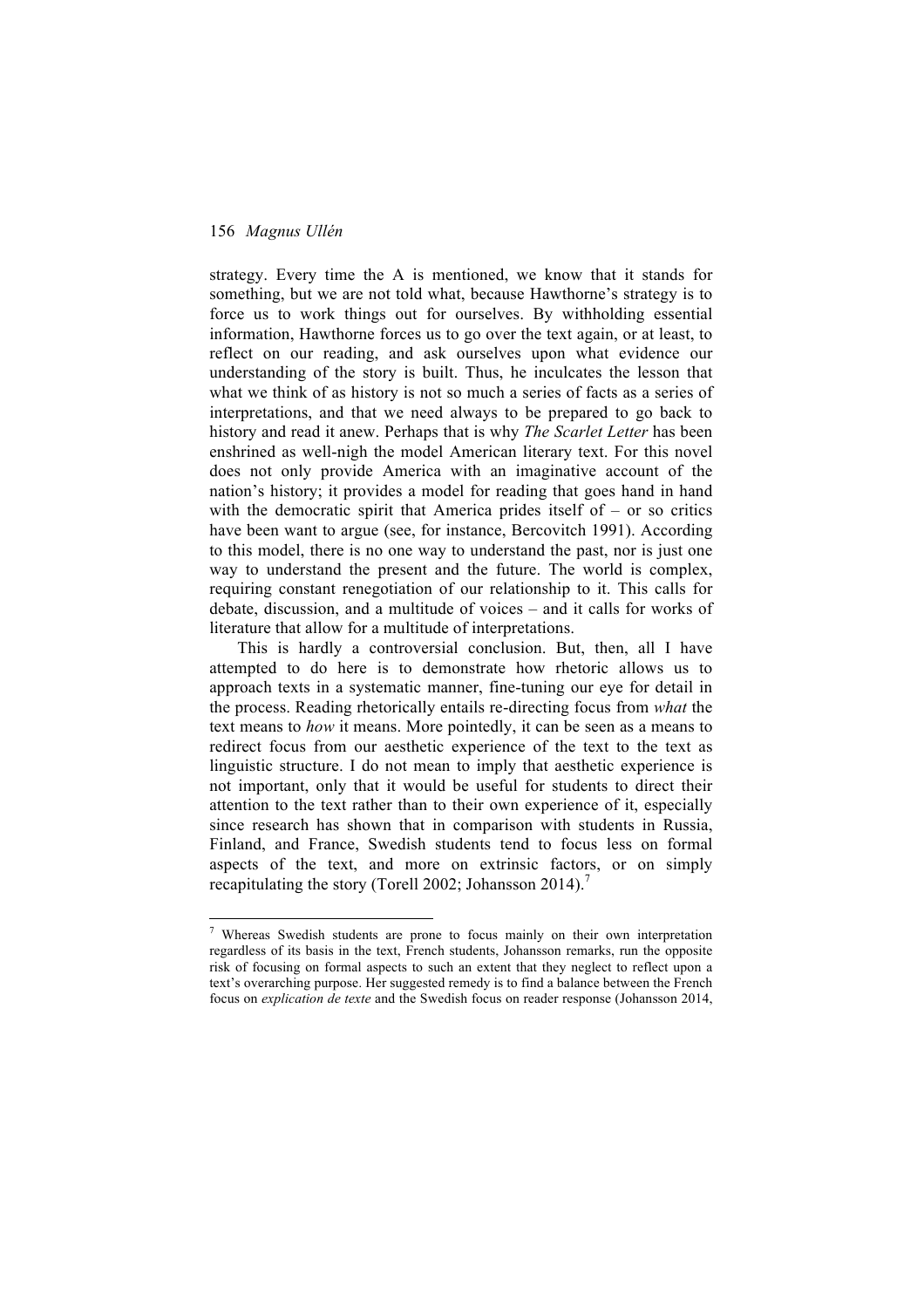## *Reading literature rhetorically* 157

l

The approach presented here suggests that literature should or at least could be taught less as a specific type of discourse, than as an occasion to discover language. Rather than teaching literature as an exploration of the self in the tradition of Louise Rosenblatt (1938), literature could be taught instead to help students become aware of the effects that can be achieved by the manipulation of its linguistic building-blocks, from minutiae like punctuation marks, over larger units such as sentences and paragraphs, to complex entities such as genres and formal registers. To that end, rhetorical analysis comes with the additional benefit of not discriminating between different types of texts. In contradistinction to literary analysis, rhetorical analysis does not depend upon any preconceptions about the nature of the object studied – any discourse can profitably be analyzed from a rhetorical perspective. Rhetoric can thus be a means to help us understand what is distinct about the discourses generally classified as "literature" in contemporary society, while at the same time helping us see the ways in which the functions of literary works overlap with those of other kinds of discourses, such as newspaper articles, political or religious pamphlets, academic textbooks, ads, or whatever.

Incidentally, a rhetorical turn in the teaching of literature would be especially useful in a second language learning environment. As practiced in the Nordic countries today, second language teaching risks coming across as a series of separate subjects – linguistics, literature, as well as social and cultural history, and often pedagogical content knowledge to boot – that may seem only contingently related to each other. Rhetoric, which as part of the *trivium* along with grammar and logic made up the foundation of Western schooling for the better part of a millennium (Joseph 2002), provides something of a sociolinguistic platform for dealing with language and communication, reminding us that "there can be no social man without language, and no language without social man" (Halliday 1978: 12). As such, it would make it easier for students and teachers alike to see the many points of contact between the various aspects of English as an academic discipline.

<sup>254).</sup> As I hope to have demonstrated, rhetorical analysis may be a more efficient means of rectification, as it combines close scrutiny of the text with an explicit injunction to relate it to its social situation.